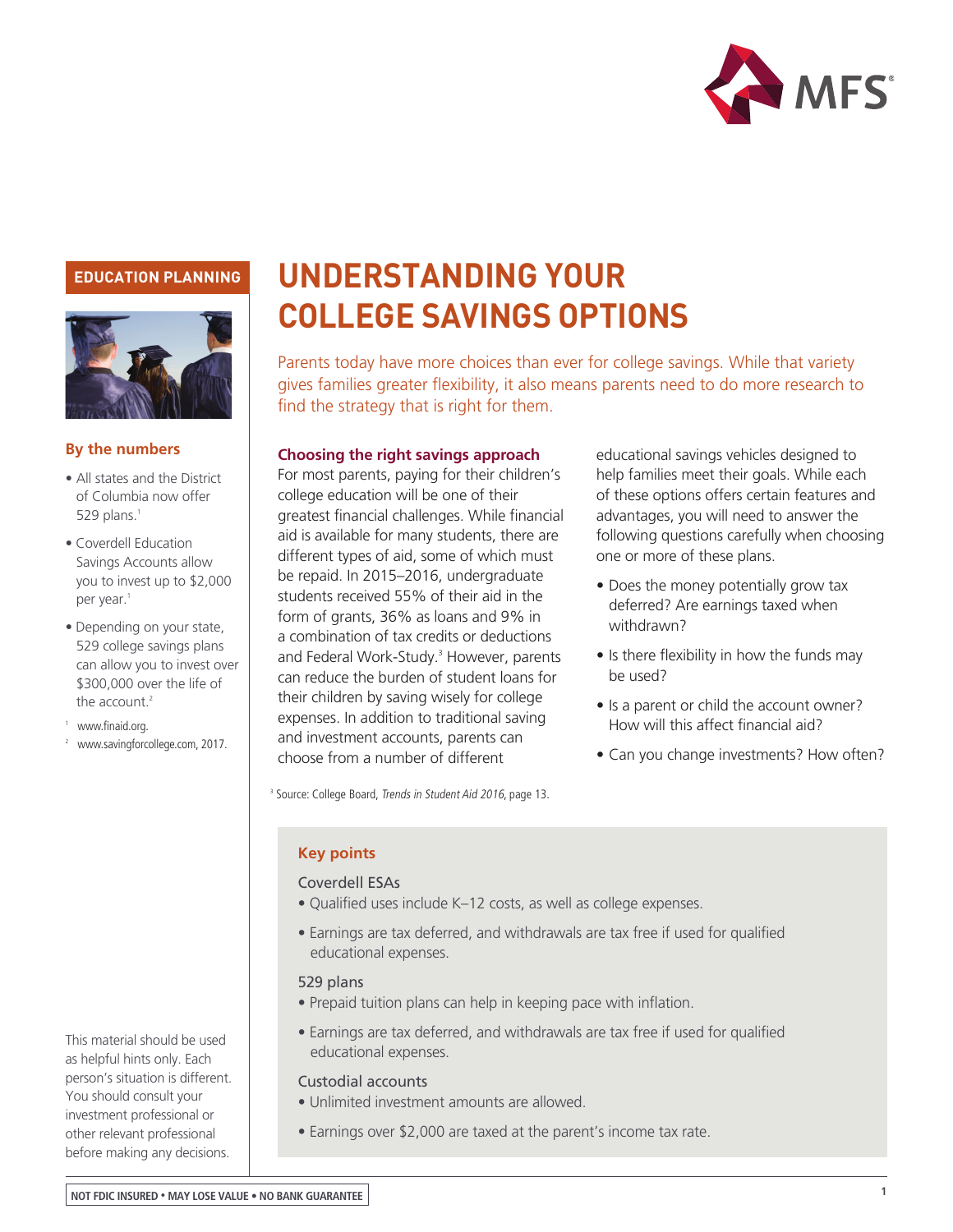- Are there contribution limits per year? For the life of the fund?
- Can you change beneficiaries?
- Are there penalties on nonqualified withdrawals?

The savings options you choose can have a significant impact on your family's eligibility for federal financial aid, depending on whether you or your child is considered the account owner.

Generally, up to 5.6% of parental assets can be factored into the financial aid equation, in contrast to the 20% of student assets that can be applied. As a result, assets owned by the child can have the effect of reducing substantially the amount of need-based financial aid a student may receive.

The following is an overview of three kinds of college savings accounts: 529 plans, Coverdell ESAs and UGMA/ UTMA custodial accounts. Each of these accounts has its advantages and disadvantages, and all are governed by a complex set of tax laws. That is why it is important to consult with your financial or tax advisor before choosing one or more of these options.

#### **529 plans**

Named for the section of the Internal Revenue Code that governs them, 529 plans come in two varieties — prepaid tuition plans and college savings plans — and generally are state sponsored. Like ESAs, both types of plans allow deferral of annual taxes on account earnings, and earnings on withdrawals used for qualified higher education expenses are tax free.

#### 529 prepaid tuition plans

Prepaid tuition plans offer protection against tuition increases by letting parents buy tuition credits for the future at today's prices. As most prepaid tuition plans are operated by state governments, the projected tuition is generally based on in-state public college tuition rates. In the event the student decides to attend a private or out-of-state institution, typically the plan will pay an amount equal to public in-state rates and the family will pay the difference.

The features of prepaid plans, including fees, contribution limits and maximum account balances, can vary significantly from state to state, although prepaid plans usually cover up to five years of college expenses. Although there is no risk to principal, it is important to note that the returns on most — but not all — prepaid plans are guaranteed by their respective states.

#### 529 college savings plans

College savings plans, unlike some prepaid plans, provide no guarantees on investment returns. As with an IRA or 401(k), they allow the account owners to choose their investment strategies from among the options offered under the particular plan.

This offers parents the potential to earn returns above the yearly tuition inflation rate a prepaid plan offers but also may involve greater risks. You should consider your financial needs, goals and risk tolerance prior to investing.

There are no annual contribution limits on 529 savings plans, and depending on the state, account balances can accumulate over \$300,000. 529 plans also offer special gifting and estate tax benefits. You can gift up to \$14,000 per year per beneficiary without federal gifttax consequences. Under the unique accelerated gifting features of 529 plans, an individual can contribute as much as \$70,000 (\$140,000 per couple), or the equivalent of five years of gifts, to a 529 plan in one year. You will not incur gift-tax ramifications as long as no additional gifts are made to the beneficiary for four years after you make the five year gift.4 This feature might be valuable to a grandparent, for example, who wants to help fund a grandchild's education while at the same time reducing the size of his or her estate.<sup>5</sup>

#### Choosing the right state plan

All states and the District of Columbia offer 529 plans; some offer only college savings plans, while several offer only prepaid tuition plans. While some plans are restricted to in-state residents, many 529 plans are available to residents of any state. About half of the states' plans offer in-state residents additional state income tax benefits. Still, even parents who live in states with tax benefits for residents may want to compare all their options. A college savings plan from another state may offer advantages, such as a wider range of investment options, that could outweigh the tax benefits of participating in an in-state plan. When putting money into any 529 plan, however, parents need to be mindful of the fact that it may have additional plan fees that other investments, such as custodial accounts, do not.

4 This assumes you live for four years after the year of the gift and file the appropriate tax form.

<sup>&</sup>lt;sup>5</sup> However, if the account owner elected to treat the gifts as having been made over a five-year period and dies before the end of the five-year period, the portion of the contribution allocable in the remaining years of the five-year period would be includable in computing the account owner's gross estate for federal estate tax purposes. Information is based on 2017 tax rules, which are subject to change.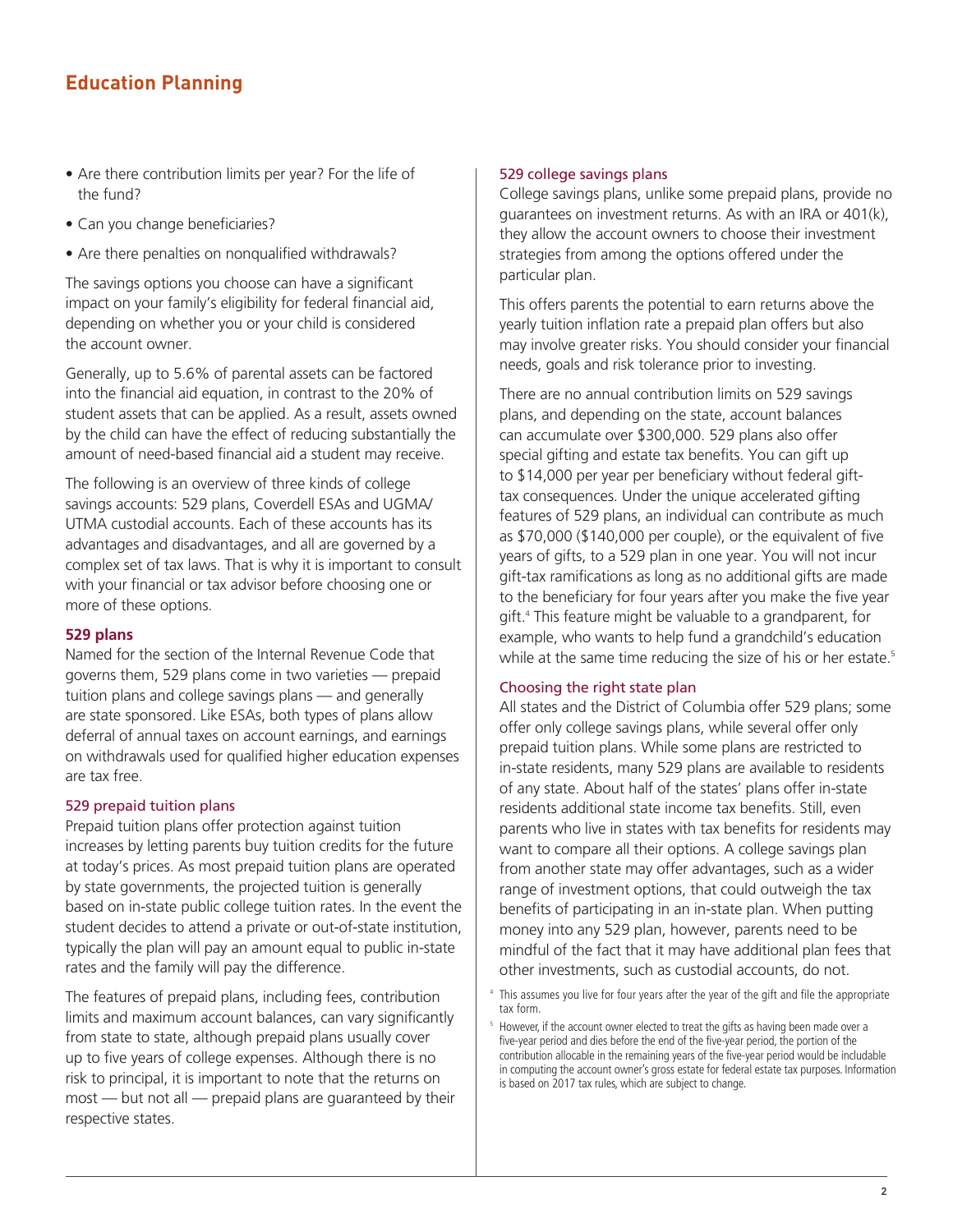While 529 savings plans have always been considered a parental asset, the treatment of 529 prepaid tuition plans was a different story. 529 prepaid tuition plans were categorized as a student resource that could reduce needbased financial aid awards up to 100%. This changed in 2006, when a law went into effect that made both types of 529 plans parental assets, a clear advantage when applying for financial aid.

#### **Coverdell Education Savings Accounts (ESAs)**

Under an ESA, parents and other contributors can make non-deductible contributions of up to \$2,000 per child, per year, and investments in an ESA potentially grow tax free as long as withdrawals are used to pay for qualified school expenses. The \$2,000 annual limit applies to the total of all contributions made on behalf of the beneficiary for the year, no matter how many separate ESAs or how many separate contributors there are. Because the custodian of an ESA, typically a parent, is considered to be the owner, money accrued in these accounts may allow for a larger grant of financial aid than money saved in a traditional custodial account, where the child is the actual owner.

ESAs have another feature that could prove helpful to many families: Qualified withdrawals cover not only college costs but also expenses for grades K–12, including equipment such as computers.

Income restrictions apply to any year you contribute to a Coverdell ESA. The top contribution of \$2,000 may be reduced for individuals whose modified adjusted gross income falls between \$95,000 and \$110,000 for single filers or between \$190,000 and \$220,000 for joint filers. However, if your circumstances change, there is no tax penalty for converting an ESA to a 529 plan — a college savings plan with no income limits and similar tax benefits.

#### **Custodial accounts**

These are the old standbys for college savings. They are also known as UGMAs and UTMAs, which are the initials for the state laws that govern them: the Uniform Gifts to Minors Act and the Uniform Transfers to Minors Act.

Custodial accounts do not provide the potential to defer or escape taxes on investment gains. The first \$1,000 of earnings in a custodial account remains tax free; the next \$1,000 is taxed at the child's rate. Any earnings above that are taxed at the parent's rate until the child reaches age 24, when earnings are taxed at the child's rate. In addition, custodial accounts are considered an asset of the child, which can significantly reduce financial aid.

However, contributions to custodial accounts are unlimited, and there is no maximum balance. Custodial accounts do not have the additional plan fee that many 529 plans do, and the parent, as custodian, can select account investments and move assets between various types of investments as he or she wishes. The level of risk depends on the type of investment vehicle chosen.

Custodial accounts also offer parents flexibility in how the money is used: Withdrawals are not restricted to educational expenditures but can be spent in any way that benefits the minor. On the other hand, the accounts become the child's asset at either age 18 or 21 (depending on the state). If a child wishes to use the money for a purpose other than college, the parent has no legal right to stop him or her.

No matter which savings option you choose for a child's higher education, your foresight could help your child avoid being weighed down by large college loan debts as he or she gets started on a career.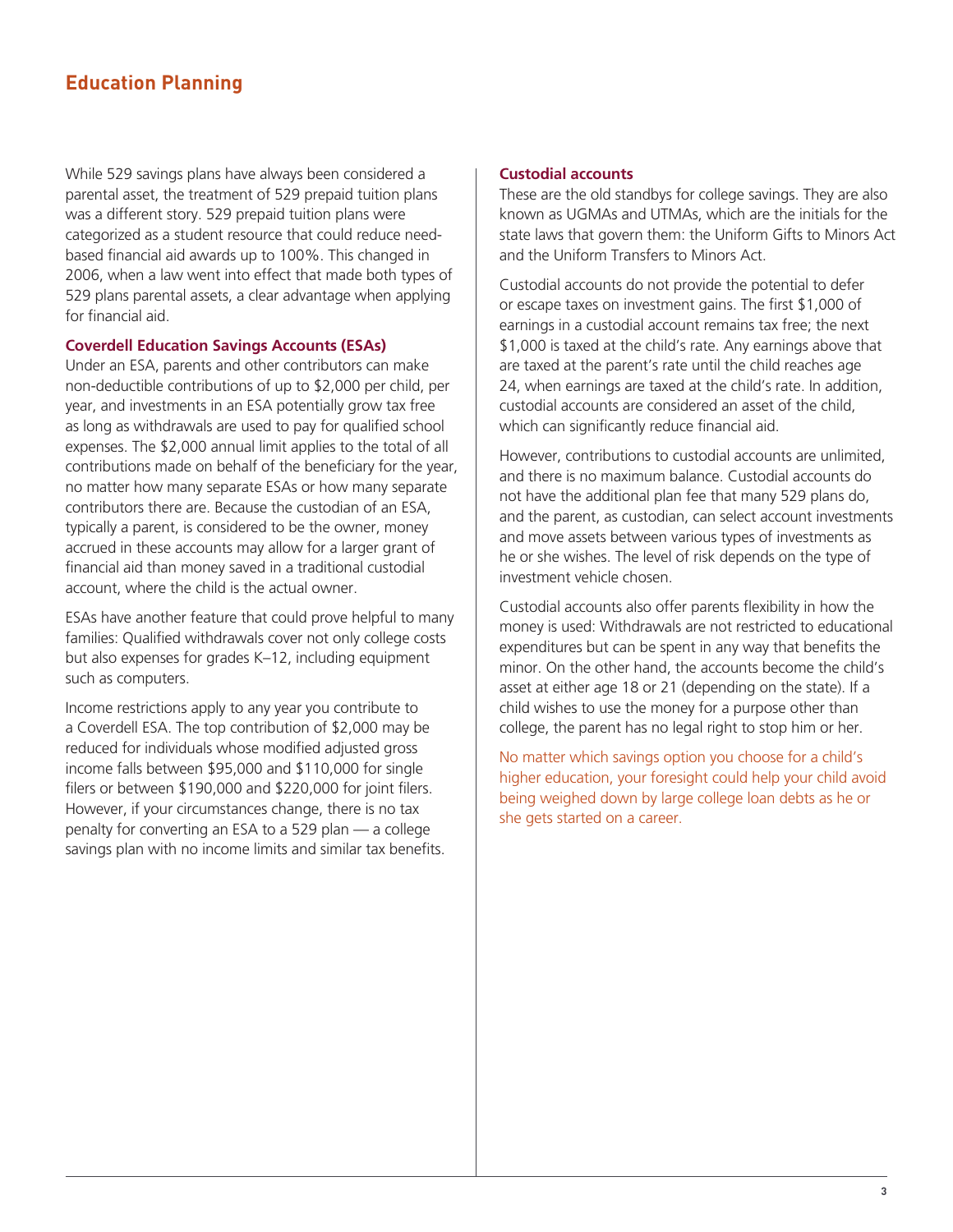#### **Make educated decisions**

College investing programs come in many shapes and sizes today. That is why the insight and guidance of a financial advisor is so valuable. He or she will not only help you choose the right college plan but also can help you select the investment options that best fit your needs and tolerance for risk.

| 529 Plans                                      |                                                                                                                                                                                                                   |                                                                                                                                  | Coverdell<br><b>ESA</b>                                                                                                       | <b>Custodial accounts</b><br>(UGMA/UTMA)                                                                                              | <b>Taxable</b><br>accounts                                         |
|------------------------------------------------|-------------------------------------------------------------------------------------------------------------------------------------------------------------------------------------------------------------------|----------------------------------------------------------------------------------------------------------------------------------|-------------------------------------------------------------------------------------------------------------------------------|---------------------------------------------------------------------------------------------------------------------------------------|--------------------------------------------------------------------|
| 529 prepaid tuition plans<br>529 savings plans |                                                                                                                                                                                                                   |                                                                                                                                  |                                                                                                                               |                                                                                                                                       |                                                                    |
| <b>Federal taxes</b>                           | Tax deferred. Earnings<br>on withdrawals tax free<br>if used for qualified<br>expenses.                                                                                                                           | Tax deferred                                                                                                                     | Tax deferred. Earnings on<br>withdrawals tax free if used<br>for qualified expenses.                                          | First \$1,000 of earnings tax<br>free; next \$1,000 taxed at<br>beneficiary's rate. Amounts<br>over \$2,000 taxed at<br>parent's rate | Fully<br>taxable                                                   |
| Contribution<br>limits                         | No annual limit.*<br>Account maximum<br>varies by plan; can be<br>over \$300,000.                                                                                                                                 | Varies by plan. Account<br>maximum generally covers<br>up to five years of college<br>expenses.                                  | \$2,000 per child per year                                                                                                    | No limits                                                                                                                             | No limits                                                          |
| <b>Income limits</b>                           | No limits                                                                                                                                                                                                         |                                                                                                                                  | Eligibility phases out for<br>single filers from \$95,000<br>to $$110,000$ ; for joint filers<br>from \$190,000 to \$220,000. | No limits                                                                                                                             | No limits                                                          |
| Control of<br>assets                           | Account owner<br>(usually parent)                                                                                                                                                                                 |                                                                                                                                  | Account owner<br>(usually parent)                                                                                             | Custodian (usually parent)<br>until child reaches majority,<br>then the child                                                         | Account<br>owner                                                   |
| Investment<br>flexibility                      | Generally, investments may<br>be changed twice a year or<br>if changing beneficiaries.                                                                                                                            | State or sponsor manages<br>investments; offers return<br>tied to tuition inflation rate.                                        | Can change investments at<br>any time                                                                                         | Can change investments<br>at any time, but transfer is<br>usually taxable event                                                       | Unlimited,<br>but may be<br>taxable                                |
| Federal financial<br>aid impact                | Considered parental asset; favorable for financial aid                                                                                                                                                            |                                                                                                                                  | Considered parental asset,<br>favorable for financial aid                                                                     | Considered student asset;<br>negative impact<br>on financial aid                                                                      | Considered<br>parental<br>asset;<br>favorable for<br>financial aid |
| <b>Qualified uses</b>                          | Post-secondary school<br>expenses, including tuition,<br>fees and room and board<br>(and graduate school)                                                                                                         | Most cover tuition and fees<br>only based on in-state rates;<br>some cover room and board.                                       | Post-secondary and K-12<br>expenses                                                                                           | No restrictions                                                                                                                       | <b>No</b><br>restrictions                                          |
| Changing<br>beneficiaries                      | Can be transferred to<br>another family member<br>without penalty. Benefi-<br>ciaries usually restricted to<br>in-state residents.                                                                                | Can be transferred to<br>another family member<br>without penalty. Beneficiaries<br>usually restricted to in-state<br>residents. | Can be transferred to<br>another family member<br>without penalty                                                             | Beneficiary cannot<br>be changed.                                                                                                     | N/A                                                                |
| Federal gift and<br>estate tax                 | Can make up to 5 years' gifts per beneficiary at one time<br>(gift up to \$70,000 or \$140,000 per married couple) with<br>no gift tax consequences.<br>** Assets transferred out of owner's estate. <sup>5</sup> |                                                                                                                                  | \$2,000 yearly limit falls<br>under annual \$14,000 gift<br>tax exclusion. Assets trans-<br>ferred out of owner's estate.     | Standard annual \$14,000<br>gift tax exclusion                                                                                        | N/A                                                                |
| Penalties on<br>nonqualified<br>withdrawals    | Earnings subject to income<br>tax and 10% IRS penalty                                                                                                                                                             | Fees or penalties vary by plan.<br>Typically donor gets principal<br>plus modest return.                                         | Earnings subject to income<br>tax and 10% IRS penalty                                                                         | None                                                                                                                                  | N/A                                                                |

\* See annual gift tax limits.

\*\* This assumes you live for at least four years after the year of the gift and file the appropriate tax form, but see annual gift tax limits.

 $^{\rm 5}$  However, if the account owner elected to treat the gifts as having been made over a five-year period and dies before the end of the five-year period, the portion of the contribution allocable in the remaining years of the five-year period would be includable in computing the account owner's gross estate for federal estate tax purposes. Information is based on 2017 tax rules, which are subject to change.